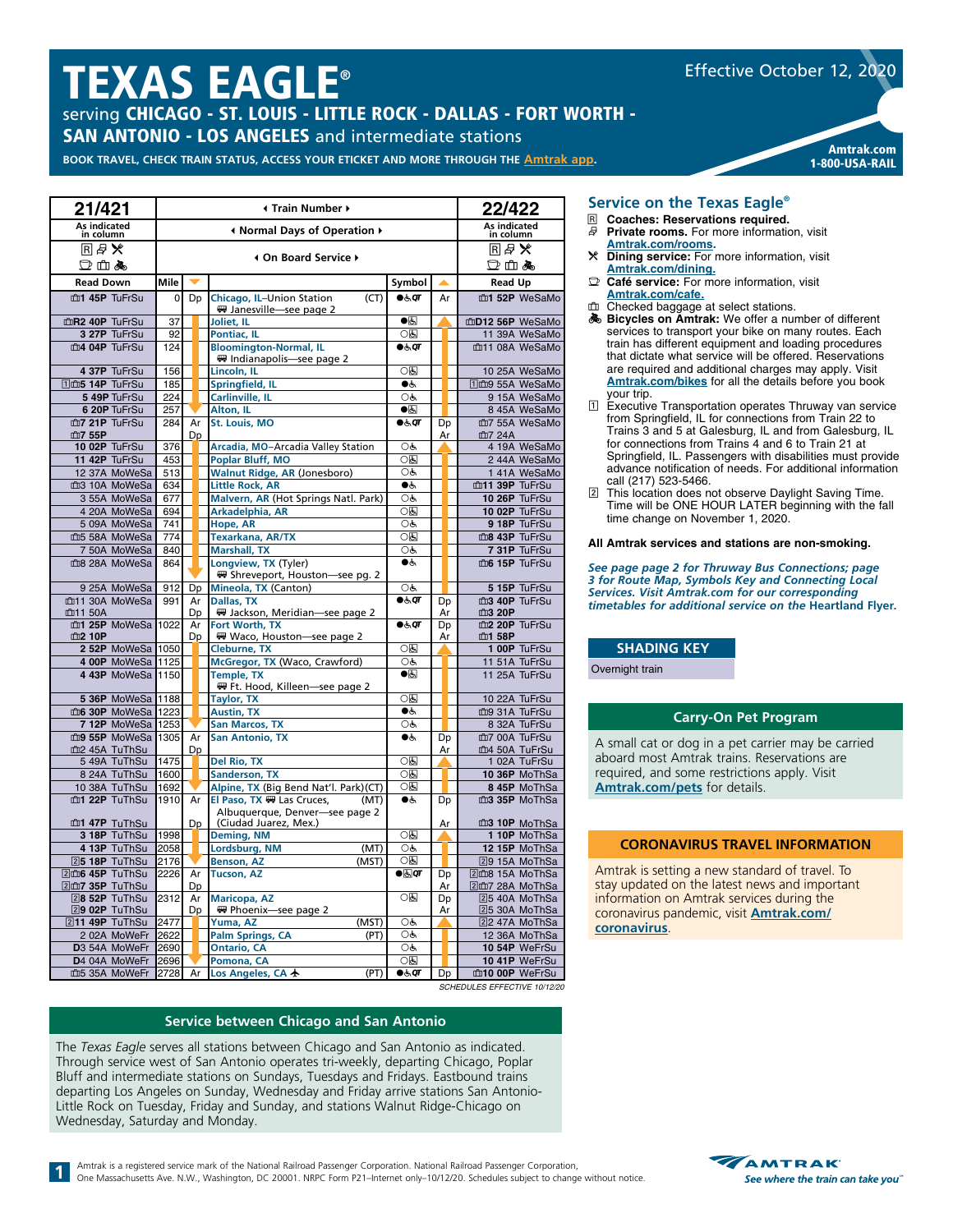# TEXAS EAGLE®

serving CHICAGO - ST. LOUIS - LITTLE ROCK - DALLAS - FORT WORTH -

**SAN ANTONIO - LOS ANGELES** and intermediate stations

Amtrak.com<br>BOOK TRAVEL, CHECK TRAIN STATUS, ACCESS YOUR ETICKET AND MORE THROUGH THE [Amtrak app](https://www.amtrak.com/mobile).



1-800-USA-RAIL

#### **Thruway Connections**

### **Janesville • Chicago**

*(Van Galder–en route transfers may be necessary)*

| 8970   | Mile            |    | <b>Thruway Number</b>            |    | Symbol |    | 8965    |
|--------|-----------------|----|----------------------------------|----|--------|----|---------|
| 9 30A  |                 | Dp | Janesville, WI                   | J. |        | Ar | 8 00P   |
| 9 55A  | 13 I            |    | Do South Beloit. IL              |    |        | Ar | 740P    |
| 10 20A | 35 <sub>1</sub> |    | Do Rockford, IL                  |    |        | Ar | 710P    |
| 12 25P | 105 I           | Ar | <b>Chicago, IL-Union Station</b> |    | ●க்0ா  | Dp | 4 4 5 P |

### **Galesburg • Peoria • Bloomington • Champaign •**

**Indianapolis** *(Burlington Trailways)*

| 8890         |      | <b>Thruway Number</b> |    |                                   |                      |                |              |  |  |  |  |
|--------------|------|-----------------------|----|-----------------------------------|----------------------|----------------|--------------|--|--|--|--|
| <b>Daily</b> | Mile |                       |    | <b>Days of Operation</b>          | Symbol               |                | <b>Daily</b> |  |  |  |  |
| <b>10P</b>   |      | D <sub>p</sub>        |    | Galesburg, IL-Amtrak Station (CT) | $\bullet$ & $\sigma$ | Ar             | 1 20A        |  |  |  |  |
| 2 15P        | 49   |                       |    | Peoria. IL $\bigstar$             | ০ন্ড                 |                | 10 25A       |  |  |  |  |
| 3 05P        | 88   |                       |    | <b>Bloomington-Normal, IL</b>     | 0.60T                |                | 9 30A        |  |  |  |  |
| 4 05P        | 42   |                       |    | Champaign-Urbana, IL              | $\bullet$ a $\sigma$ |                | 8 15A        |  |  |  |  |
|              | 176  |                       |    | <b>Danville, IL</b><br>.c l       |                      |                | 7 20A        |  |  |  |  |
| 7 15P        | 269  |                       | Ar | Indianapolis, IN<br>ΈT            | ●கெ                  | D <sub>D</sub> | 7 00A        |  |  |  |  |

#### **Galesburg • Springfield** *(Executive Transportation)*

| 5521  | Mile l | <b>Thruway Number</b>                  | Symbol                 |    | 5522   |
|-------|--------|----------------------------------------|------------------------|----|--------|
| 2 15P |        | Dp Galesburg, IL-Amtrak Station (CT)   | $\bullet \circ \sigma$ | Ar | 1 30P  |
| 3 10P | 49 I   | Do Peoria, IL $\bigstar$               | ाड                     | Dp | 12 30P |
| 4 30P | 119 I  | Ar Springfield, IL-Amtrak Station (CT) | $\bullet$ g            | Dn | 15A    |

#### **Longview • Houston • Galveston** *(Lone Star Coaches)*

| 6021               | l Mile l |    | <b>Thruway Number</b>               | l Svmbol     |    | 6022   |
|--------------------|----------|----|-------------------------------------|--------------|----|--------|
| m <sub>8</sub> 40A |          |    | Dp Longview, TX-Amtrak Station (CT) | $\bullet$ is | Ar | 血5 40P |
| 10 05A             |          |    | Ar Nacogdoches, TX                  |              | Dp | 4 25P  |
| <b>血1 15PI</b>     | 214      |    | Ar Houston, TX-Amtrak Station       | ●க           | Dp | 血1 05P |
| 245PI              | 2661     | Ar | Galveston, TX-123 Rosenberg (CT)    | ाड           | מכ | 11 30A |

#### **Shreveport • Longview** *(Lone Star Coaches)*

| 6421   | Mile | <b>Thruway Number</b>       | Symbol |    | 6422  |
|--------|------|-----------------------------|--------|----|-------|
| 6 30A  |      | Shreveport, LA<br>(LT )     |        | Ar | 745P  |
| 8 00A  | 62   | Longview, TX-Amtrak Station | €€     | Dp | 6 25P |
| 6121   | Mile | <b>Thruway Number</b>       | Symbol |    | 6122  |
| 840A   |      | Longview, TX-Amtrak Station | DĠ.    | Ar | 545P  |
| 10 00A | 62   | <b>Shreveport, LA</b>       |        | Dp | 15P   |

#### **Fort Hood • Killeen • Temple** *(Arrow Trailways)*

| 8821  | <b>Mile</b>     |    | <b>Thruway Number</b>                     | Symbol      |    | 8722   |
|-------|-----------------|----|-------------------------------------------|-------------|----|--------|
| 3 00P |                 |    | Fort Hood, TX-Bldg. 108<br>(CT)           |             | Ar | 12 45P |
| 3 30P |                 | Dn | Killeen, TX                               |             | Ar | 12 30P |
| 4 30P | 33 <sup>1</sup> |    | Ar Temple, TX-Amtrak Station              | $\bullet$   | Dp | 11 45A |
|       |                 |    |                                           |             |    |        |
| 8721  | Mile            |    | <b>Thruway Number</b>                     | Symbol      |    | 8822   |
| 500P  |                 |    | Temple, TX-Amtrak Station                 | $\bullet$ a | Ar | 1045A  |
| 6 00P | 29              | Ar | Killeen, TX<br>Ar Fort Hood, TX-Bldg. 108 |             | Dp | 10 00A |

### **Dallas • Jackson • Meridian** *(Greyhound)*

| 8520         | 8220         |                  |    | 8959                                      | 8219   |                |        |              |
|--------------|--------------|------------------|----|-------------------------------------------|--------|----------------|--------|--------------|
| <b>Daily</b> | <b>Daily</b> | Mile             |    | <b>Days of Operation</b>                  | Symbol |                | Daily  | <b>Daily</b> |
| 4 00A        | 8 10P        |                  | Dp | Dallas, TX-Greyhound Station<br>(CT)      |        | Ar             | 10 25P | 12 20P       |
|              | 955P         | 99 l             | Dp | Tvler. TX                                 | OĠ     | Ar             | 8 30P  | 10 35A       |
| 8 0 0 A      | 12 10A       | 196 I            | Ar | <b>Shreveport, LA</b>                     | OĠ     | Dp             | 6 30P  | 8 25A        |
| 8 3 5 A      | 12 40A       |                  | Dp |                                           |        | Ar             | 605P   |              |
| 12 10P       |              | 369 <sup>1</sup> | Dp | <b>Vicksburg, MS</b>                      |        | Ar             | 2 25P  | 4 3 5 A      |
| 1 10Pl       | 4 10A        | 413              | Ar | Jackson, MS-Amtrak Station                | 0.60T  | D <sub>D</sub> | 1 25P  | 3 30A        |
| 2 10P        | 5 10A        |                  | Dp |                                           |        | Ar             | 12 25P | 2 35A        |
| 3 40P        | 640A         | 507              | Ar | <b>Meridian, MS-Union Station</b><br>(CT) | ০ম্ভ   | D <sub>D</sub> | 10 55A | 105A         |

#### **7 50A** 266 Ar Albuquerque, NM<br>8 15A Dp -Alvarado Transportation Center **CODE Ar** 8 15P Alvarado Transportation Center Ar **Ar 8 15P**<br>Raton, NM-Amtrak Station **D** O B D **4 30P Raton, NM-Amtrak Station | OB Dp 2 35P Pueblo, CO 2 05P Pueblo, CO**

*(Greyhound)*

#### **Phoenix • Maricopa** *(Stagecoach Express)*

**4 Ar Denver, CO––Union Station** 

**Fort Worth • Waco • Houston** *(Greyhound)*

**8221 Thruway Number 8222 Daily Mile v Days of Operation Symbol A** Daily<br> **2 20P** 0 Dp Fort Worth, TX-Amtrak Sta. (CT) **C** & Ar 11 55A **2 20P** 0 Dp **Fort Worth, TX–Amtrak Sta.** (CT) ● 6 Ar 11 55A<br>**D4 25P** 89 Ar Waco, TX 0 Dp **R**10 55A **D4 25P** 89 Ar Waco, TX<br> **D6 15P** 172 Ar Bryan, TX (College Station) <br> **D7 30P** 226 Ar Prairie View. TX <br> **D7 30P** 226 Ar Prairie View. TX **172** Ar **Bryan, TX (College Station)**  $\overline{O}$  **Dp**<br>226 Ar **Prairie View. TX**  $\overline{O}$  **Dp D7 30P** 226 Ar **Prairie View, TX**<br> **8 30P** 275 Ar Houston, TX–Greyhound Sta. (CT) O Dp 6 00A

**El Paso • Las Cruces • Albuquerque • Denver**

**8102 Thruway Number 8101 Daily Mile Days of Operation Symbol A** Daily<br>3 25A 0 Dp El Paso, TX-Greyhound Station (MT) O& Ar 2 30A 3 25A 0 Dp **El Paso, TX–Greyhound Station (MT)** 0 & Ar 2 30A<br>4 30A 50 Ar Las Cruces, NM–Chucky's Conv. Store 0 & Dp 1 30A **4 30 Ar Las Cruces, NM–Chucky's Conv. Store Ode**<br>P66 Ar Albuquerque NM

**2 35P** Pueblo, CO<br> **3 35P** Colorado Springs, CO<br> **4 45P** Ar Denver, CO—Union Station (MT) O& Dp 11 30A

| 8601             |      | <b>Thruway Bus Number</b> |                                  |        |    |         |  |  |  |  |  |
|------------------|------|---------------------------|----------------------------------|--------|----|---------|--|--|--|--|--|
| SuTuTh           | Mile |                           | <b>Days of Operation</b>         | Symbol |    | MoThSa  |  |  |  |  |  |
| $\sqrt{2}$ 6 30P | 0    | Dp                        | Phoenix, AZ-North<br>(MST)       | ∩      | Ar | 27 15A  |  |  |  |  |  |
| 27 00P           | 18   | Dp                        | -Sky Harbor Airport $\bigstar$   | Оè     | Ar | 26 45A  |  |  |  |  |  |
| 27 15P           | 21   | Dp                        | Tempe, AZ                        | Оè     | Ar | [2]630A |  |  |  |  |  |
| $\sqrt{2}800P$   | 47   | Ar                        | (MST<br><b>Maricopa, AZ</b>      | ାବ୍    | Dp | 2545A   |  |  |  |  |  |
| 8901             |      |                           | <b>Thruway Bus Number</b>        |        |    | 8602    |  |  |  |  |  |
| SuTuTh           | Mile |                           | <b>Days of Operation</b>         | Symbol |    | MoThSa  |  |  |  |  |  |
| $\sqrt{2}915P$   | 0    | Dp                        | <b>Maricopa, AZ</b><br>(MST      | 0回     | Ar | [2]445A |  |  |  |  |  |
| 21000P           | 31   | Ar                        | <b>Tempe, AZ</b>                 | Оò     | Dp | 2400A   |  |  |  |  |  |
| 21015P           | 34   | Ar                        | Phoenix, AZ-Sky Harbor Airport ★ | Оè     | Dp | 23 45A  |  |  |  |  |  |
| 21045P           | 47   | Ar                        | -North<br>(MST                   | Ω      | Dɒ | 23 15A  |  |  |  |  |  |

2 This location does not observe Daylight Saving Time. Time will be ONE HOUR LATER beginning with the fall time change on November 1, 2020.

## **SHADING KEY**

Thruway and connecting services

*See page 3 for Route Map, Symbols Key and Connecting Local Services. Visit Amtrak.com for our corresponding timetables for additional service on the* **Heartland Flyer.**